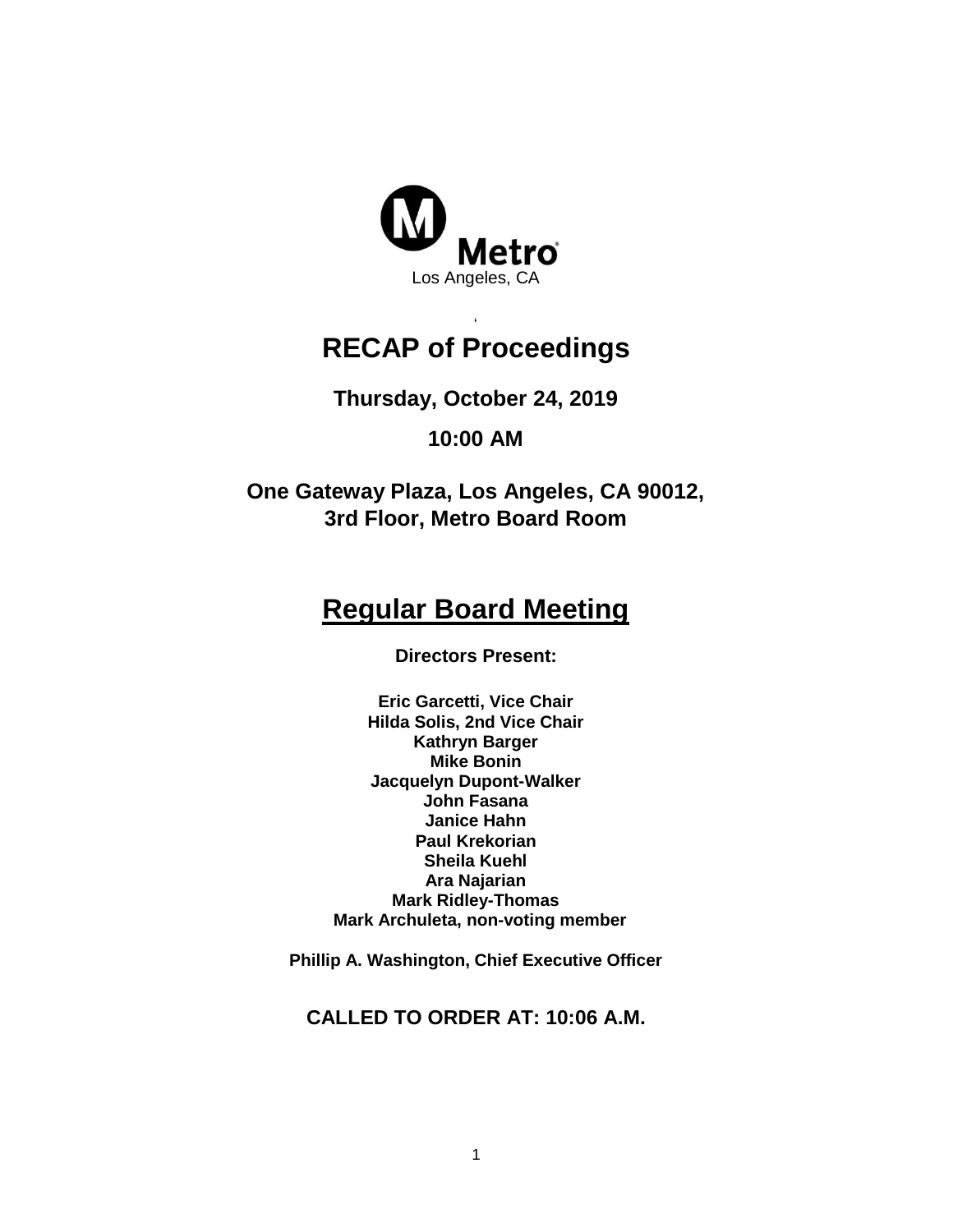## **ROLL CALL**

1. APPROVED Consent Calendar Items: 2, 8, 9, 11, 12, 13, 14, 15, 17, 18, 19, 20, 21, 24, 28, 29, 30, 32, 34, 35, 36, 40, 45, 46, 47 and 51

Consent Calendar items were approved by one motion except Item 11 which was held for separate action due to conflicts.

|  | <b>PK</b> | <b>MB</b> | <b>RG</b> | SK EG | JB | HS |  | JH   KB   JDW | <b>MRT</b> | <b>AN</b> |
|--|-----------|-----------|-----------|-------|----|----|--|---------------|------------|-----------|
|  |           |           |           |       |    |    |  |               |            |           |

#### **2. SUBJECT: MINUTES 2019-0755**

APPROVED ON CONSENT CALENDAR Minutes of the Regular Board Meeting held September 26, 2019.

#### **3. SUBJECT: REMARKS BY THE CHAIR 2019-0789**

Remarks by the **Chair** - NONE

#### **4. SUBJECT: REPORT BY THE CHIEF EXECUTIVE OFFICER 2019-0790**

RECEIVED report by the **Chief Executive Officer.** 

| JF | <b>IPK</b> | MB |  |  |  | $RG$ $SK$ $EG$ $JB$ $HS$ $JI$ $KB$ $JDW$ | <b>MRT</b> | <b>AN</b> |
|----|------------|----|--|--|--|------------------------------------------|------------|-----------|
|    |            |    |  |  |  |                                          |            |           |

#### **5. SUBJECT: NORTH SAN FERNANDO VALLEY BUS RAPID TRANSIT 2019-0525 IMPROVEMENTS PLANNING AND ENVIRONMENTAL STUDY**

APPROVED:

- A. RECEIVING AND FILING:
	- 1. Alternatives Analysis Report and the Proposed Project to be evaluated in the environmental review phase; and
	- 2. Summer 2019 Outreach Summary; and

| $PK = P$ . Krekorian | $HS = H$ . Solis    | $KB = K$ . Barger         | $RG = R$ . Garcia |
|----------------------|---------------------|---------------------------|-------------------|
| $JF = J$ . Fasana    | $JB = J.$ Butts     | $JDW = J$ . Dupont-Walker |                   |
| $JH = J$ . Hahn      | $EG = E$ . Garcetti | $MRT = M$ . Ridlev-Thomas |                   |
| $MB = M$ . Bonin     | $SK = S$ . Kuehl    | $AN = A$ . Najarian       |                   |

**LEGEND: Y = YES, N = NO, C = HARD CONFLICT, S = SOFT CONFLICT ABS = ABSTAIN, A = ABSENT, P = PRESENT**

(continued on next page)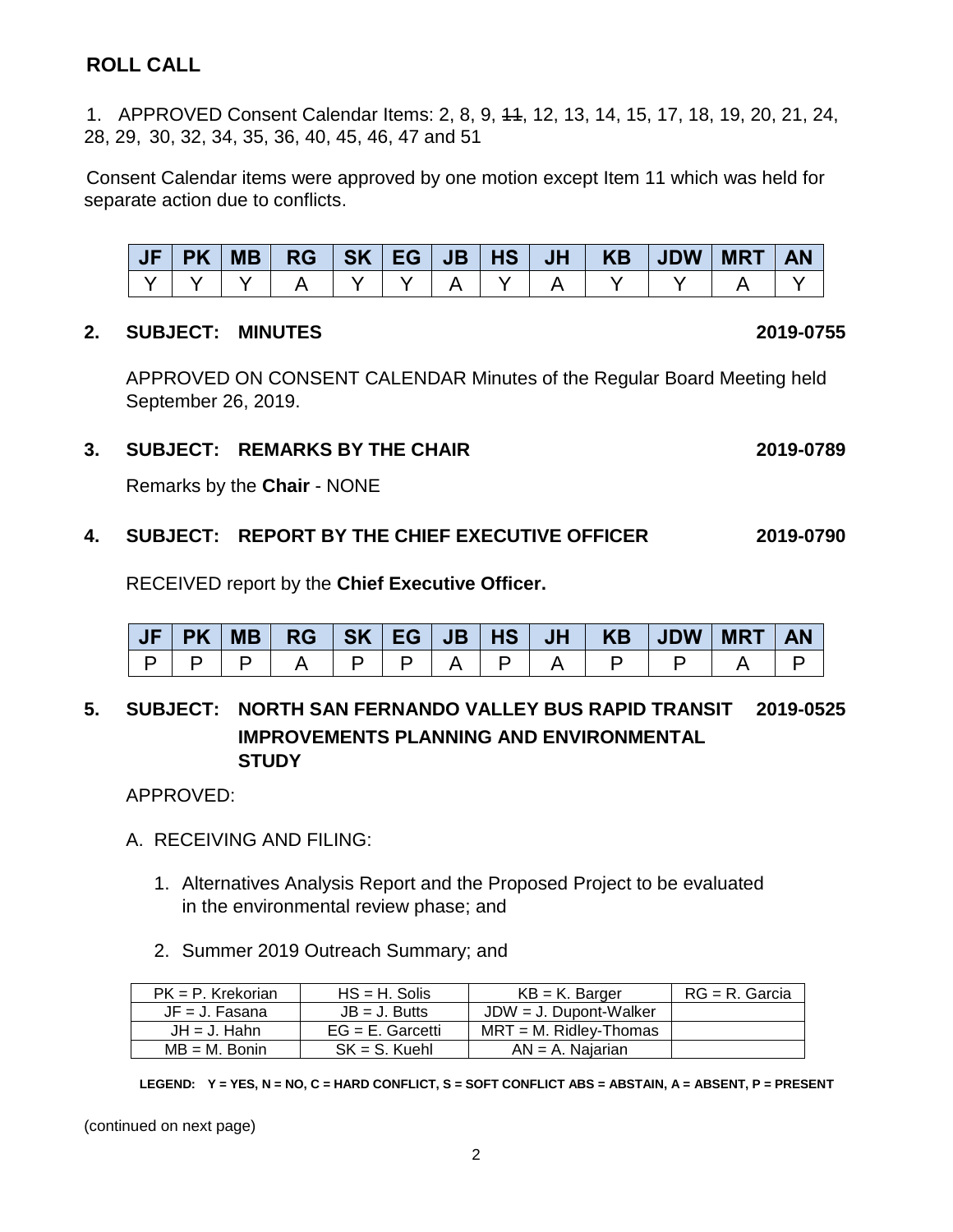- B. AUTHORIZING STAFF TO:
	- 1. Continue studying the Proposed Project in the environmental review phase while considering community input and the NextGen Bus Study; and
	- 2. Report back to the Board following additional study with an update on refinements to the Proposed Project and the environmental review.

|  |  |  |  |  | JF   PK   MB   RG   SK   EG   JB   HS   JH   KB   JDW   MRT | AN |
|--|--|--|--|--|-------------------------------------------------------------|----|
|  |  |  |  |  |                                                             |    |

## **6. SUBJECT: DORAN STREET AND BROADWAY/BRAZIL GRADE 2019-0747 SEPARATION PROJECT**

APPROVED the Active Transportation Access for the Doran Street and Broadway/Brazil Grade Separation Project (refer to Attachment A).

| JF | <b>PK</b> | MB | $RG$ $SK$ $EG$ $JB$ $HS$ |  |  | JH V | KB | <b>UDW</b> | <b>MRT</b> |  |
|----|-----------|----|--------------------------|--|--|------|----|------------|------------|--|
|    |           |    |                          |  |  |      |    |            |            |  |

### **6.1 SUBJECT: DORAN STREET AND BROADWAY/BRAZIL GRADE 2019-0788 SEPARATION PROJECT**

APPROVED amending motion by Directors Najarian, Dupont-Walker and Solis:

A. programming \$3,000,000 of MEASURE R 3% for design costs, amending the FY 2020 budget for the project, and;

B. authorize the Chief Executive Officer to execute task orders from the Regional Rail engineering and design on-call bench for the final design and all necessary third-party and other agreements.

| JF | <b>PK</b> | MB | <b>RG</b> | SK EG | $\mathbf{J} \mathbf{B}$ | H | JH | <b>KB</b> | <b>JDW</b> | <b>MRT</b> | <b>AN</b> |
|----|-----------|----|-----------|-------|-------------------------|---|----|-----------|------------|------------|-----------|
|    |           |    |           |       |                         |   |    |           |            |            |           |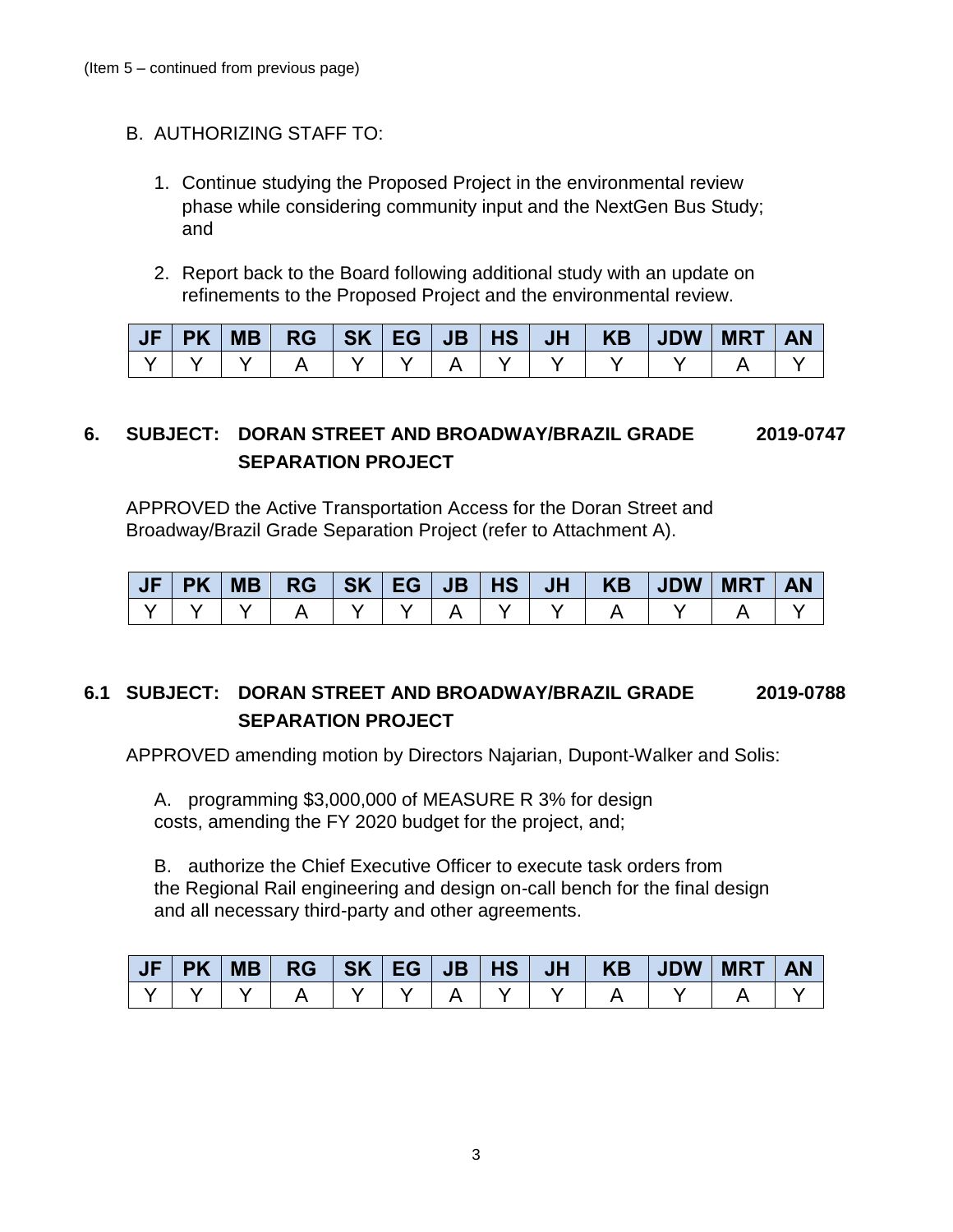## **8. SUBJECT: LINK UNION STATION PROJECT 2019-0555**

AUTHORIZED ON CONSENT CALENDAR the Chief Executive Officer (CEO) to:

- A. EXECUTE Modification No. 10 to Contract No. PS2415-3172 with HDR Engineering, Inc. to provide environmental, preliminary and advanced engineering design services on the Link Union Station (Link US) Project in the amount not-to-exceed \$23,360,000, increasing the Total Contract Value from \$62,793,000 to \$86,153,000;
- B. INCREASE the Contract Modification Authority (CMA) in the amount of \$2,836,000, increasing the total CMA amount from \$4,356,715 to \$7,192,715 and execute future contract modifications up to the CMA authorized amount; and,
- C. EXECUTE all necessary agreements and task orders with third parties to support the Link US Project for a total amount of up to \$8,000,000.

|  | PK MB |  |  |  | │ RG │SK │EG │JB │HS │JH │ KB │JDW │MRT │ |  | <b>AN</b> |
|--|-------|--|--|--|-------------------------------------------|--|-----------|
|  |       |  |  |  |                                           |  |           |

#### **9. SUBJECT: I-5 NORTH HOV LANES CONTRACT 2019-0557**

AUTHORIZED ON CONSENT CALENDAR the Chief Executive Officer to execute Contract Modification No. 12 to Contract No. AE469080015383 with CH2M Hill, Inc. (now Jacobs Engineering) for additional design services in the firm-fixed price amount of \$923,203 increasing the Total Contract Value from \$33,889,867 to \$34,813,070.

#### **10. SUBJECT: NORTH HOLLYWOOD JOINT DEVELOPMENT 2019-0602**

AUTHORIZED the Chief Executive Officer to execute an amendment to the Exclusive Negotiation Agreement and Planning Document with NOHO Development Associates LLC for the development of Metro-owned property, to extend the term for 18 months with an option to extend for an additional 12 months.

| <b>JF</b> | *PK |  |  |  |  | *MB   RG   SK   EG   JB   *HS   JH   KB   JDW   MRT   AN |  |
|-----------|-----|--|--|--|--|----------------------------------------------------------|--|
|           |     |  |  |  |  |                                                          |  |

\* Voted under rule of necessity.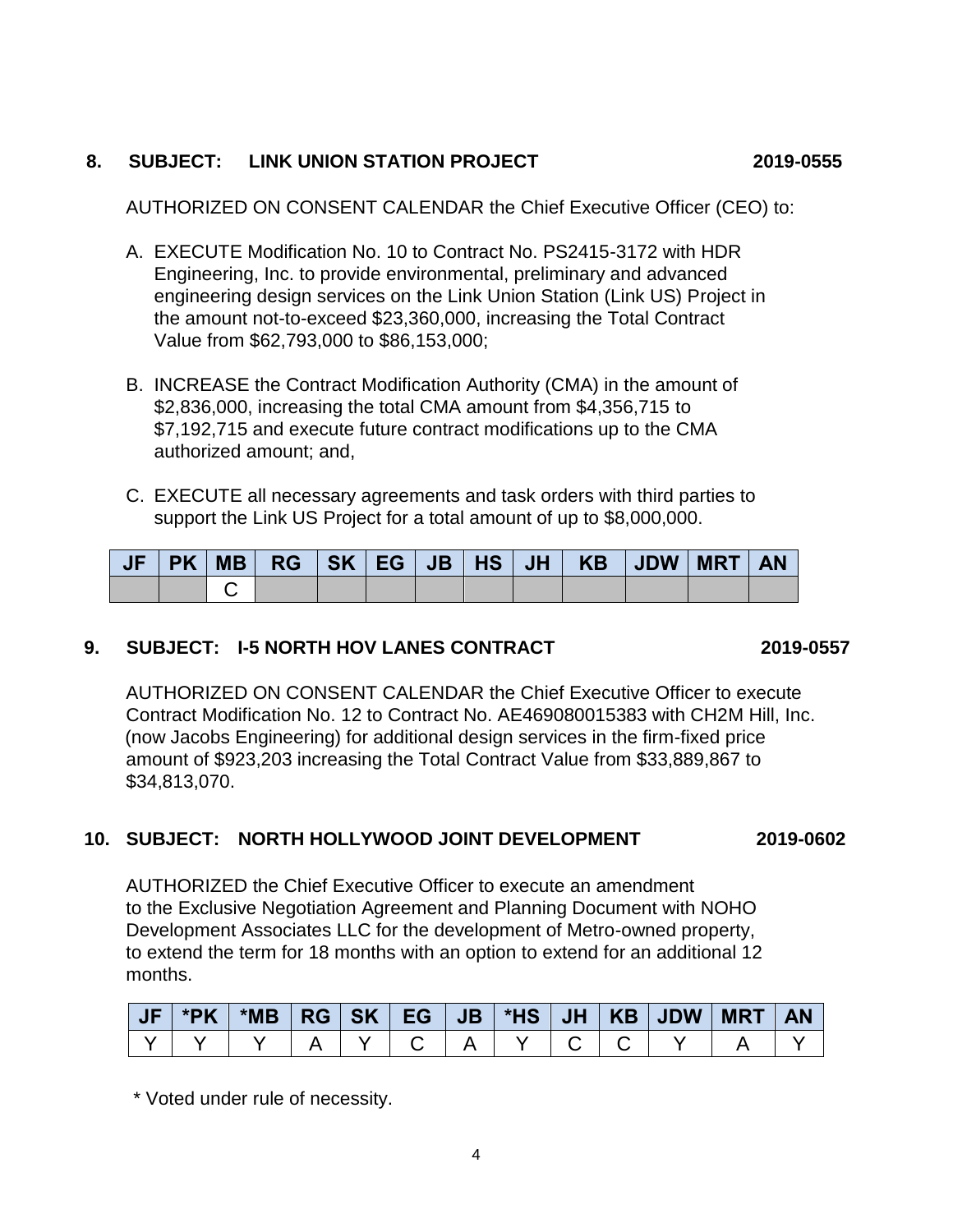### **11. SUBJECT: WB SR-91 ALONDRA BLVD. TO SHOEMAKER AVE. 2019-0604 IMPROVEMENT PROJECT**

AUTHORIZED the Chief Executive Officer (CEO) to execute a two-year, firm fixed price Contract No. AE60979000 with Michael Baker International in the amount of \$11,474,367.25 for Architectural and Engineering (A&E) services for the preparation of Plans, Specifications, and Estimates (PS&E) for the WB SR-91 Alondra Blvd. to Shoemaker Ave. Improvement Project (Project), subject to resolution of protest(s), if any.

| <b>PK</b> | $*MB$ | <b>RG</b> | $J$ SK EG | $\sqrt{JB$   HS   JH $\sqrt{}$ |  | KB JDW MRT | <b>AN</b> |
|-----------|-------|-----------|-----------|--------------------------------|--|------------|-----------|
|           |       |           |           |                                |  |            |           |

\* Voted under rule of necessity.

## **12. SUBJECT: WEST SANTA ANA BRANCH TRANSIT ORIENTED 2019-0664 DEVELOPMENT STRATEGIC IMPLEMENTATION PLAN**

APPROVED ON CONSENT CALENDAR:

- A. Receiving and Filing the West Santa Ana Branch Transit Oriented Development Strategic Implementation Plan (WSAB TOD SIP); and
- B. Authorizing the Chief Executive Officer or designee to enter into multiple agreements with WSAB corridor cities and the County of Los Angeles to fund implementation activities recommended in the WSAB TOD SIP in an aggregate amount not to exceed \$1,000,000.

#### **13. SUBJECT: STATE ACTIVE TRANSPORTATION PROGRAM 2019-0671**

APPROVED ON CONSENT CALENDAR:

- A. the State Active Transportation Program (ATP) Cycle 5 Grant Assistance Priorities in Attachment A; and
- B. the regional ATP Point Assignment Method as described in Attachment B.

### **14. SUBJECT: 2020 REGIONAL TRANSPORTATION IMPROVEMENT 2019-0679 PROGRAM**

APPROVED ON CONSENT CALENDAR the programming of up to \$51,440,000, as well as the proposed program amendments, in the 2020 Los Angeles County Regional Transportation Improvement Program (RTIP) as shown in Attachment A.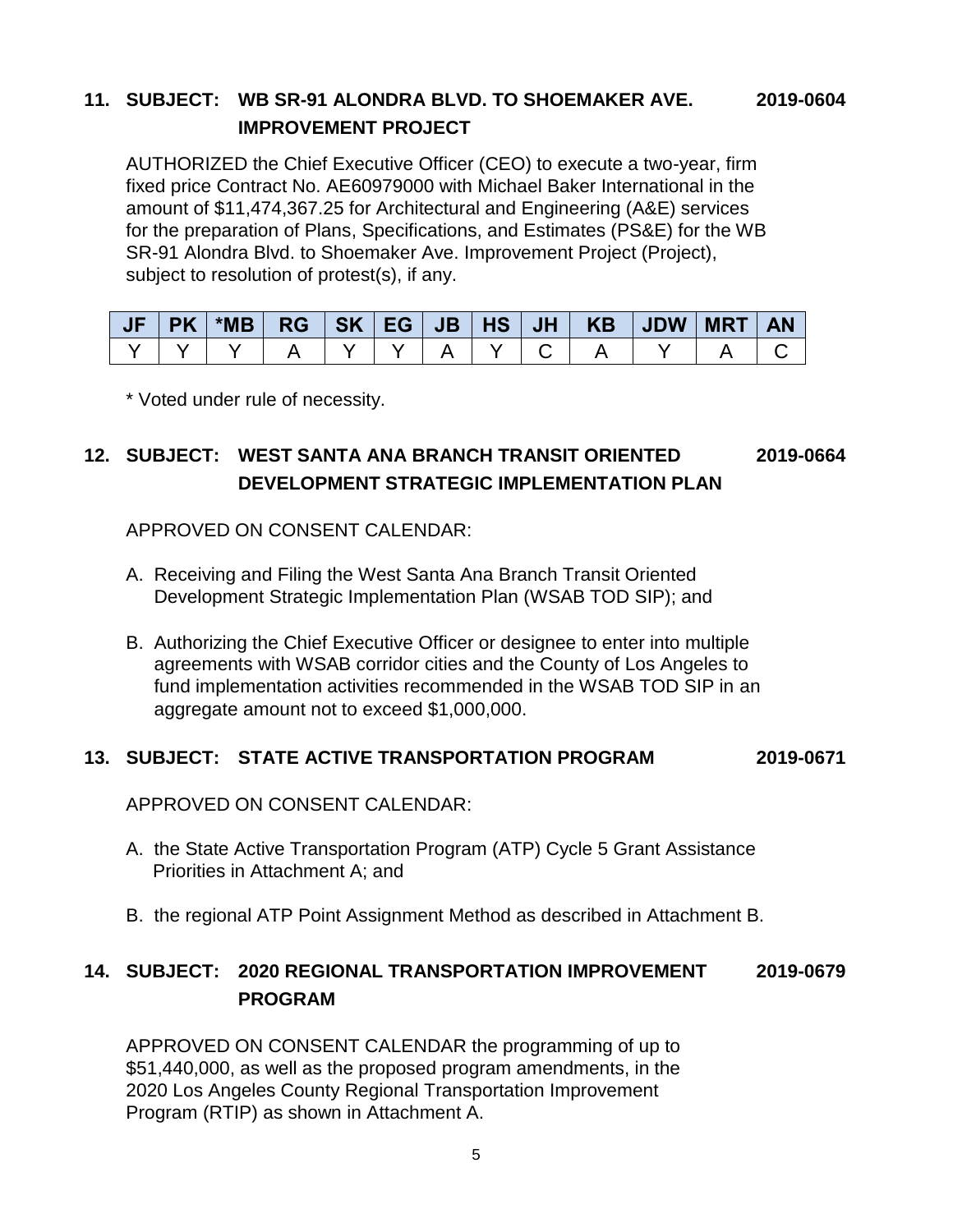#### **15. SUBJECT: SR-57/SR-60 INTERCHANGE IMPROVEMENTS 2019-0690**

AUTHORIZED ON CONSENT CALENDAR the Chief Executive Officer to execute Contract Modification No. 1 to Contract No. AE51890001 for the State Route 57/State Route 60 Interchange Improvements (Project) with WKE, Inc.to provide professional services in the amount of \$3,384,081.72, increasing the total contract value from \$21,771,625 to \$25,155,706.72.

## **17. SUBJECT: WORKERS' COMPENSATION MEDICAL BILL REVIEW 2019-0545 SERVICES**

AUTHORIZED ON CONSENT CALENDAR the Chief Executive Officer to award a firm fixed unit rate Contract No. PS61721000 to Lien On Me, Inc. for Workers' Compensation Medical Bill Review Services, in an amount not-to-exceed \$2,576,976 for the four-year base term, effective July 1, 2020 through June 30, 2024, plus \$1,314,258 for the first, two-year option period, and \$1,340,724 for the second, two-year option period, for a combined not-to-exceed amount of \$5,231,958, subject to resolution of protest(s), if any.

## **18. SUBJECT: DELEGATED AUTHORITY FOR BUSINESS 2019-0546 IMPROVEMENT DISTRICT PARTICIPATION**

AUTHORIZED ON CONSENT CALENDAR the Chief Executive Officer (CEO) to approve and sign all petitions, ballots and other related documents for participation in state-authorized business improvement districts (BID) and any other assessment districts (such as street lighting, health, safety, and crime prevention districts) as defined under California law, where the total assessment over the term of the BID does not exceed \$500,000.

## **19. SUBJECT: TRANSACTION AND USE TAX REVENUE FORECAST 2019-0613 AND RECOVERY SERVICES**

AUTHORIZED ON CONSENT CALENDAR the Chief Executive Officer to award a five-year contract No.PS63897 to MuniServices, An Avenu Insights & Analytics Company (MuniServices) for the following:

A. transaction and use tax forecasting at a firm fixed amount of \$20,000 a year, or \$100,000 for the full five-year period; and

(continued on next page)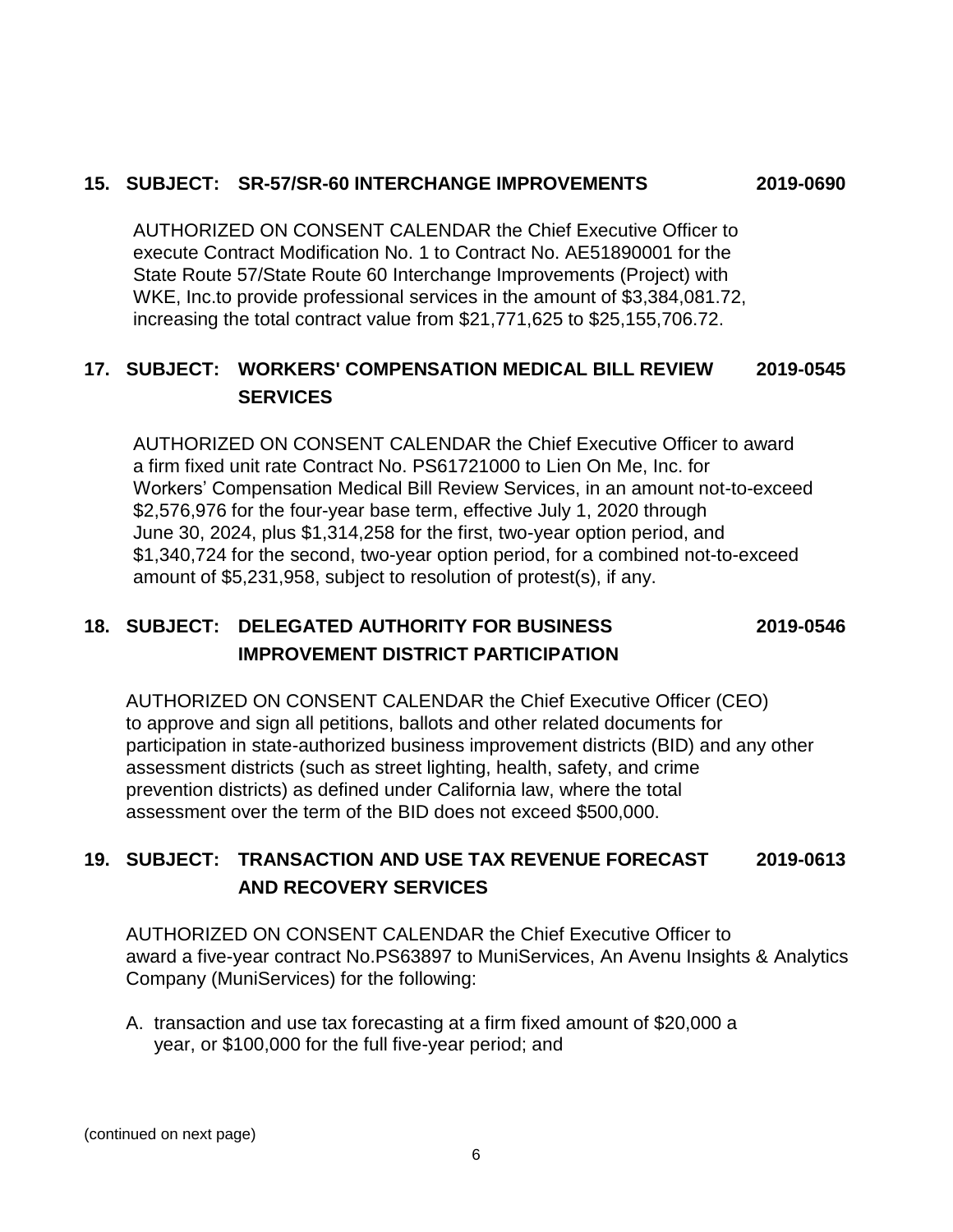B. transaction and use tax recovery services on a contingency basis, paid only if revenues are recovered through a review of sales tax submissions to the California Department of Tax and Fee Administration (CDTFA), at the following rates:

| <b>Recoveries</b> | Fee % |
|-------------------|-------|
| Under \$5M        | 9%    |
| \$5M - 10M        | 9%    |
| \$10M - \$15M     | 8%    |
| Over \$15M        | 8%    |

## **20. SUBJECT: FIRST AMENDMENT TO AMENDED AND RESTATED 2019-0673 PARKING LICENSE AGREEMENT WITH WEST ANGELES CHURCH OF GOD IN CHRIST FOR TRANSIT PARKING AT 3500 CRENSHAW BOULEVARD IN LOS ANGELES**

AUTHORIZED ON CONSENT CALENDAR the Chief Executive Officer to execute a First Amendment to the existing License Agreement ("First Amendment") with West Angeles Church of God in Christ ("Landlord"), for the use of 450 parking spaces at a parking garage located at 3500 Crenshaw Boulevard, Los Angeles ("Parking Garage") for five additional years commencing January 1, 2020 at a monthly rate of \$57,608 for a total value of \$4,418,999 including annual escalations of approximately two percent. There are three five-year options to extend the term under the existing lease through December 31, 2040.

## **21. SUBJECT: ORACLE PRIMAVERA UNIFIER APPLICATION USER 2019-0676 LICENSES**

AUTHORIZED ON CONSENT CALENDAR the Chief Executive Officer to execute Contract Modification No. 2 to Contract No. PS54707001, with Mythics Inc., for 220 additional Oracle Primavera Unifier Application User Licenses for a firm fixed price of \$495,887, increasing the total contract value from \$991,774 to \$1,487,661, and extending the contract term through October 31, 2020.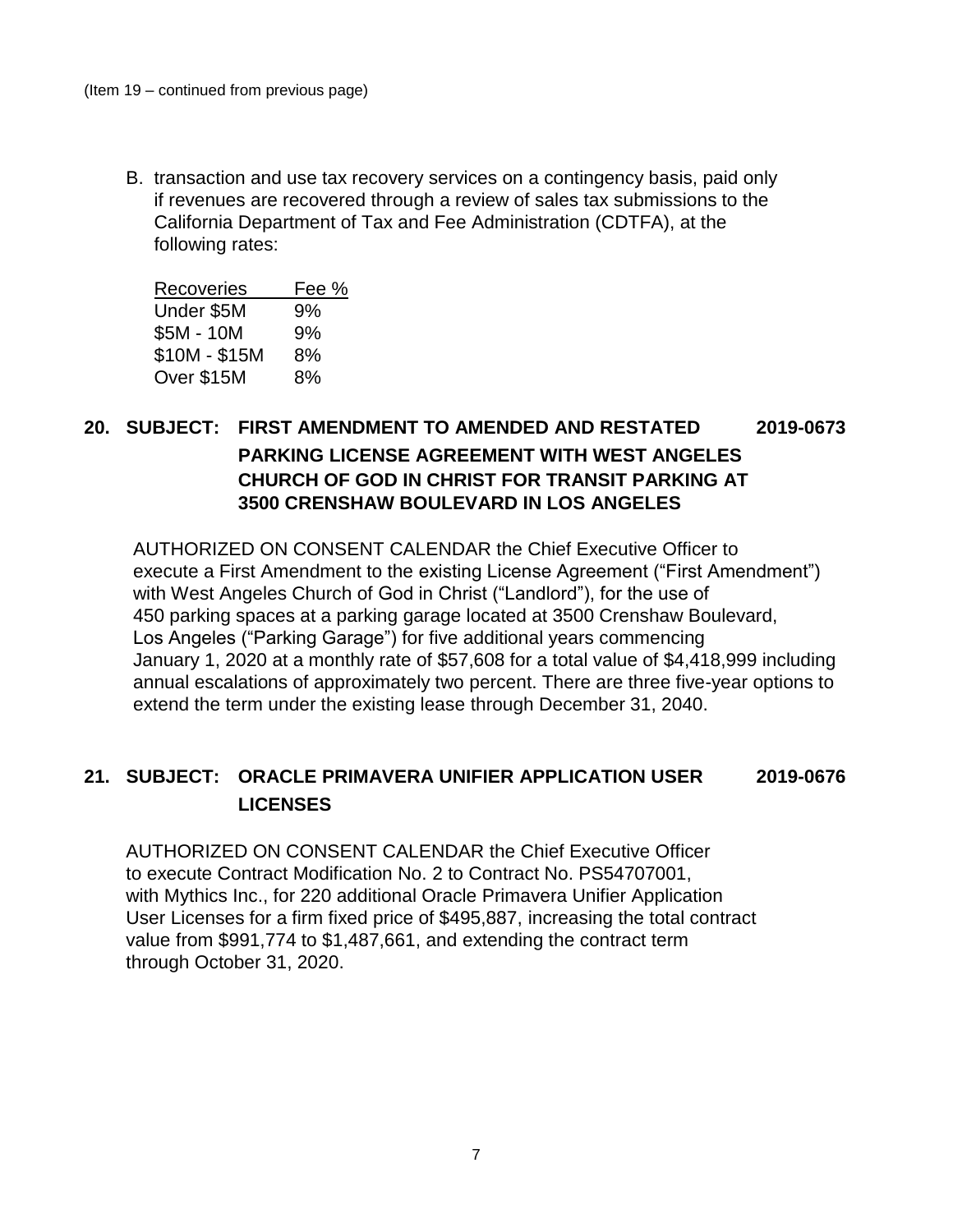## **24. SUBJECT: FREE METRO A LINE RIDES FOLLOWING COMPLETION 2019-0731 OF THE NEW BLUE IMPROVEMENTS PROJECT**

APPROVED ON CONSENT CALENDAR providing three consecutive days of free Metro A Line (formerly Blue Line) rail service during the week of October 28, 2019 in recognition of completion of the New Blue Improvements Project and service restoration.

#### **28. SUBJECT: UNIFORM RENTAL SERVICES 2019-0653**

AUTHORIZED ON CONSENT CALENDAR the Chief Executive Officer to Execute Modification No. 3 for Contract No. OP671430003367 with Prudential Overall Supply, to continue providing uniform rental services by exercising and increasing the value of the one, three-year option term by \$600,000, from \$3,372,104.00 to \$3,972,104.00, increasing the not-to-exceed contract value from \$3,447,304.00 to \$7,419,408.00, and extending the contract term from February 1 2020 to January 31, 2023.

## **29. SUBJECT: GATEWAY BUILDING AND UNION STATION EAST 2019-0655 COMPLEX ELEVATOR AND ESCALATOR SERVICES**

AUTHORIZED ON CONSENT CALENDAR the Chief Executive Officer to execute Modification No. 2 to Contract No. PS14643013 with Mitsubishi Electric to provide elevator and escalator maintenance services for Gateway Building, increasing the seven (7) year base contract not-to-exceed amount by \$850,000, from \$4,467,975 to \$5,317,975, effective December 1, 2019.

#### **30. SUBJECT: ENGINE OIL 2019-0633**

AUTHORIZED ON CONSENT CALENDAR the Chief Executive Officer to award a two-year, indefinite delivery/indefinite quantity Contract No. VM61903000 to The Jankovich Company, the lowest responsive and responsible bidder for Engine Oil. The Contract one-year base amount is \$900,905 inclusive of sales tax, and the one-year option amount is \$967,638, inclusive of sales tax, for a total contract amount of \$1,868,543, subject to resolution of protest(s), if any.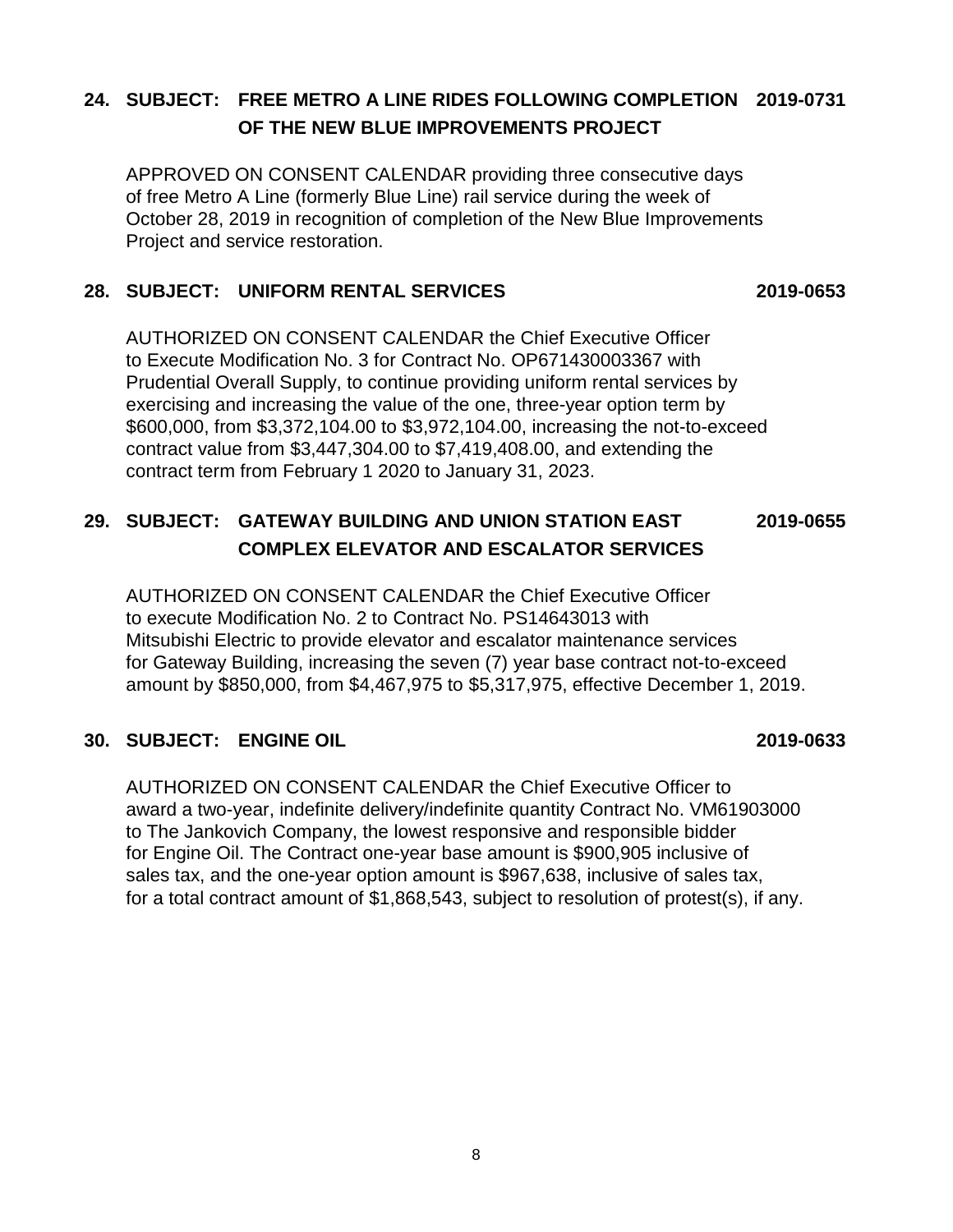## **32. SUBJECT: TRACK AND TUNNEL INTRUSION DETECTION & VIDEO 2019-0665 ANALYTICS TECHNOLOGY GRANT**

APPROVED ON CONSENT CALENDAR establishing the Life-of-Project budgets for the following capital projects:

- A. Track and Tunnel Intrusion Detection for Underground Rail Stations for \$8,873,092. The project was awarded Transit Security Grant Program (TSGP) grant funds of \$6,204,960; and
- B. Video Analytics Technology for CCTV cameras at Rail Stations and bus lines for \$7,200,000. The project was awarded Transit Security Grant Program (TSGP) grant funds of \$7,200,000.

## **33. SUBJECT: QUARTERLY UPDATE ON METRO'S HOMELESS 2019-0718 OUTREACH EFFORTS**

RECEIVED AND FILED Update on Metro's Homeless Outreach Efforts.

|  | JF PK MB  RG  SK EG JB HS JH   KB  JDW MRT |  |  |  |  | <b>AN</b> |
|--|--------------------------------------------|--|--|--|--|-----------|
|  |                                            |  |  |  |  |           |

## **34. SUBJECT: METRO SECURITY SYSTEM MAINTENANCE AND 2019-0370 INSTALLATIONS**

AUTHORIZED ON CONSENT CALENDAR the Chief Executive Officer to execute Contract Modification No.1 to Contract No. PS146430106 with MCM Integrated Systems, Inc., to provide security system maintenance and installation services, increasing the total not-to-exceed amount by \$2,500,000 from \$4,643,803 to \$7,143,803.

### **35. SUBJECT: CONNECTED BUS 2019-0716**

APPROVED ON CONSENT CALENDAR:

- A. an increase of \$1,440,000 in Life-of-Project (LOP) budget for the Connected Bus Project (CP 207152) for a new total LOP of \$9,407,000; and
- B. AMENDING the FY20 budget by \$565,000 to reflect the current wireless mobile router installation schedule.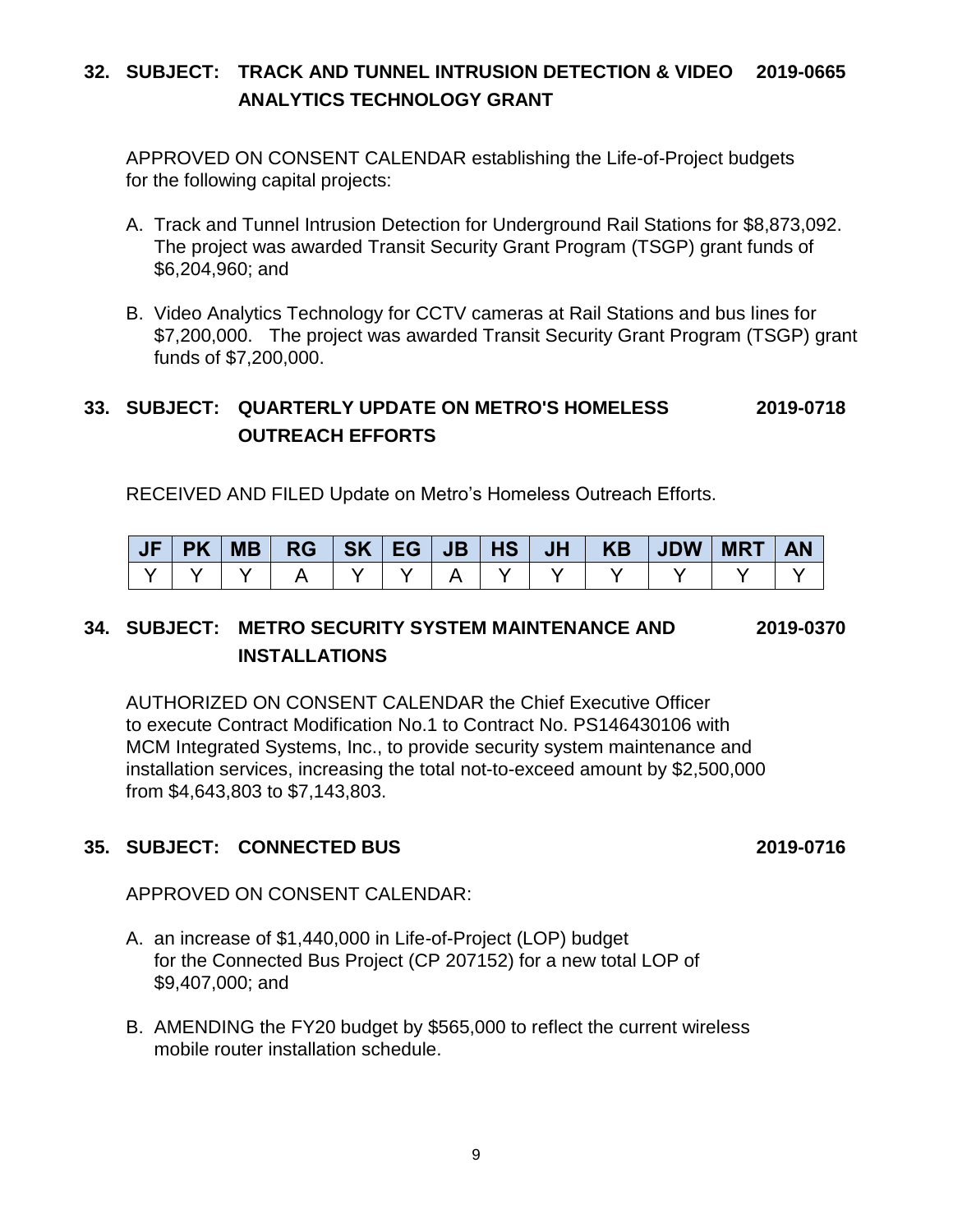### **36. SUBJECT: METRO EXPRESSLANES PROGRAM MANAGEMENT 2019-0638 SUPPORT CONTRACT MODIFICATION**

AUTHORIZED ON CONSENT CALENDAR the Chief Executive Officer to execute Modification No. 7 to Contract No. AE275020011497 with WSP USA, Inc. (formerly Parsons Brinckerhoff, Inc.) to provide technical services for the I-105 ExpressLanes project in the amount of \$5,677,001, increasing the Total Contract Value from \$8,470,000 to \$14,147,001 and extending the period of performance for a period of 36 months.

| <b>JF</b> |  |  |  |  | PK   MB   RG   SK   EG   JB   HS   JH   KB   JDW   MRT |  | <b>AN</b> |
|-----------|--|--|--|--|--------------------------------------------------------|--|-----------|
|           |  |  |  |  |                                                        |  |           |

#### **39. SUBJECT: METRO BUSINESS SOLUTION CENTER (BSC) 2019-0712**

APPROVED:

- A. RECEIVING AND FILING the status update and assessment of the Pilot Crenshaw/LAX Business Solution Center (BSC) and an analysis for the expansion of the BSC from a pilot to permanent program for all upcoming light rail projects in the Measure M pipeline; and
- B. AUTHORIZING the Chief Executive Officer to transition the Metro Business Solution Center from a pilot to a permanent program and expand the program to all upcoming light rail projects in the Measure M pipeline.

#### **40. SUBJECT: CITY OF LOS ANGELES FY20 ANNUAL WORK PLAN 2019-0708**

AUTHORIZED ON CONSENT CALENDAR the Chief Executive Officer to execute annual expenditure budget plan for the FY20 Annual Work Plan for the City of Los Angeles.

#### **45. SUBJECT: TITLE VI PROGRAM UPDATE 2019-0599**

ADOPTED ON CONSENT CALENDAR the Title VI Program Update presented in Attachments A and B.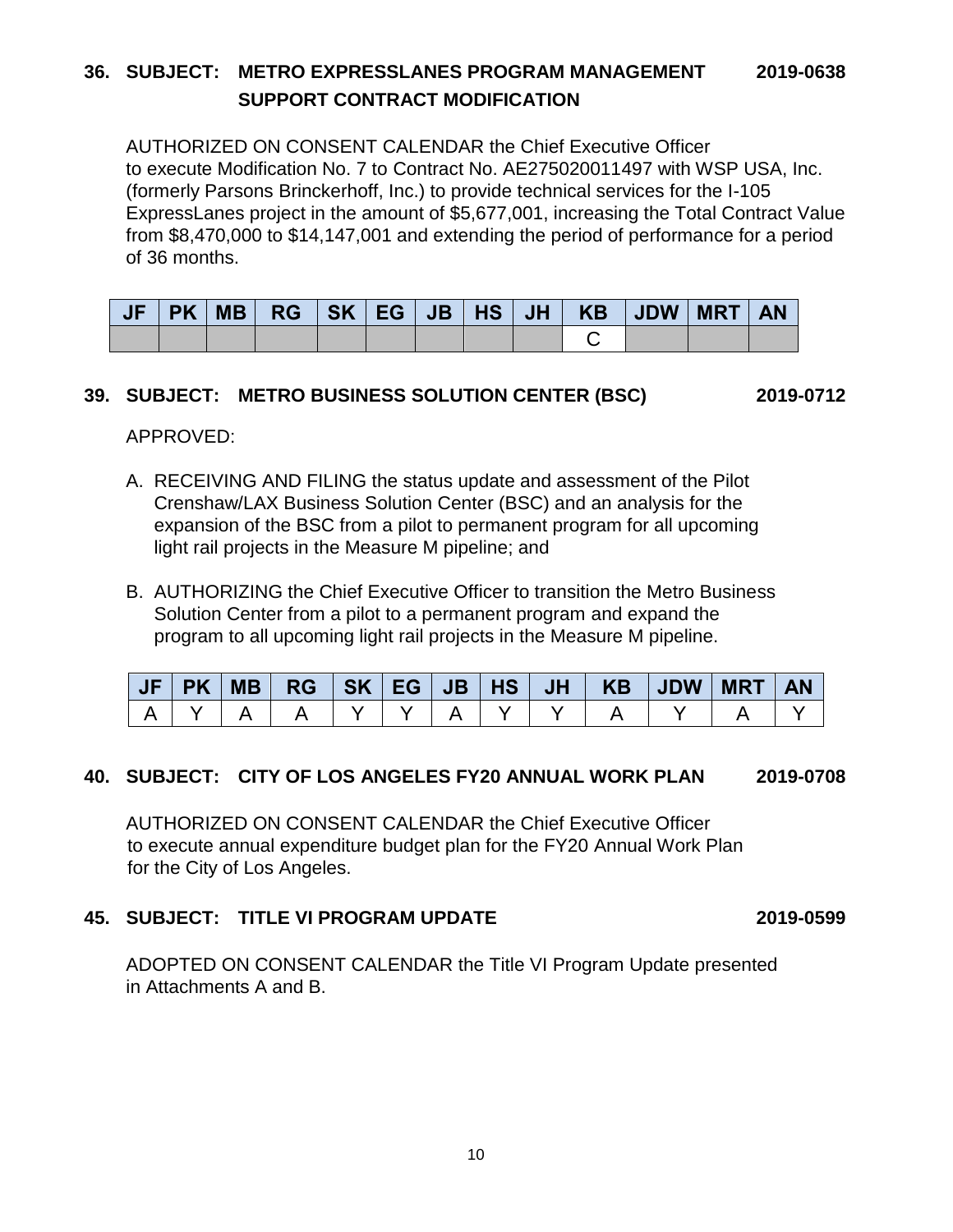#### **46. SUBJECT: OUTSIDE PRINTING SERVICES BENCH 2019-0607**

AUTHORIZED ON CONSENT CALENDAR the Chief Executive Officer to:

- A. AWARD five-year, task order-based, bench Contract Nos. PS63216000 and PS63216001 to the following firms, to provide outside printing services, for an aggregate not-to-exceed amount of \$2,500,000, effective November 1, 2019, subject to resolution of protest(s), if any;
	- 1. PS63216000 Fusion Media
	- 2. PS63216001 Pacific Graphics; and
- B. EXECUTE individual task orders under these Contracts for outside printing services for an aggregate not-to-exceed amount of \$2,500,000.

## **47. SUBJECT: POLICY FOR SOFTWARE AND HARDWARE LICENSE 2019-0726 AND MAINTENANCE AGREEMENTS**

DELEGATED ON CONSENT CALENDAR to the Chief Executive Officer the authority to approve all multi-year renewals of software and hardware license and maintenance agreements, with a cap of five years per renewal.

#### **50. SUBJECT: ROSA PARKS CUSTOMER CENTER DEDICATION 2019-0776**

DEDICATED the new Metro Customer Center at the Willowbrook/Rosa Parks Station in honor of Rosa Louise Parks, a civil rights activist.

|  | $JF$ $PK$ $MB$ |  |  |  |  | <b>MRT</b> |  |
|--|----------------|--|--|--|--|------------|--|
|  |                |  |  |  |  |            |  |

## **51. SUBJECT: ALIGNING HIGHWAY PROGRAMS WITH STATE EMISSION 2019-0782 REDUCTION GOALS**

APPROVED ON CONSENT CALENDAR motion by Directors Bonin, Hahn, Garcia and Najarian that the Board direct the CEO to report back to the Planning & Programming Committee in January 2020 with:

A. An assessment of how Metro's highway program will be affected by the Executive Order;